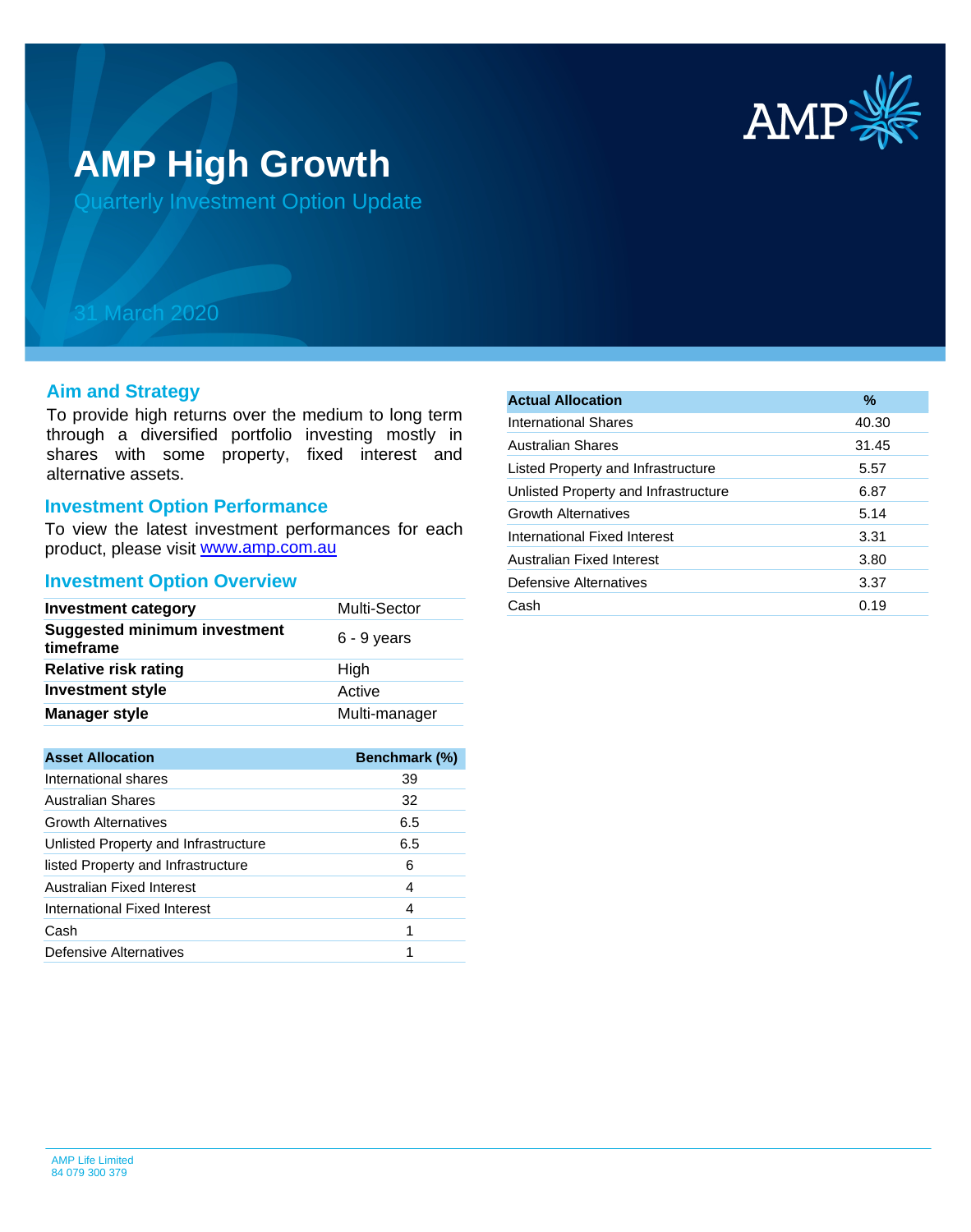## **Fund Performance**

The option delivered a negative return for the first quarter of 2020 as the world economy was brought to a standstill by the COVID-19 pandemic. Despite diversification lessening the impact on returns, the swiftness and severity of share market falls all but erased returns generated in 2019. Compared to peers, the option has maintained its strong relative performance, remaining ahead of median across most key timeframes.

This year began with concerns ranging from domestic environmental catastrophes to COVID-19 and its dramatic disruption of global supply chains, geo-politics, employment and economic activity. As infection rates and the number of countries impacted increased exponentially, the disease evolved from a primarily China-centric issue to a global phenomenon that has drastically hampered economic performance around the world and may serve as a catalyst for recession. In this environment, risk assets experienced extreme volatility due to tight liquidity conditions, which in turn, dominated overall performance. Despite an unprecedented and co-ordinated effort by global governments and central banks to stabilise and stimulate their economies through large fiscal packages, further rate cuts and quantitative easing, both developed and emerging market shares fell 20% and 19% respectively (in local currencies terms) and Australian shares followed suit. Defensive assets, such as government bonds and cash benefitted from this environment as investors rotated towards safety. Similarly, assets such as direct property and infrastructure, which are infrequently traded, remained less sensitive to market moves and reduced overall portfolio volatility.

With the severity and duration of the pandemic unclear, the outlook for 2020 is challenged and returns are likely to remain volatile in the months ahead, particularly given the risk profile of the option. Given this, we hold a broadly neutral growth/defensive asset split, with a view to shift into more defensive allocations should the environment worsen. The option also continues to hold a diverse exposure to alternatives, such as direct property and hedge funds, to help manage risk and smooth returns in periods of share market volatility. It is important for members to remember that these market shocks do not last forever and to remain focussed on the long term.

### **Market Review**

The first quarter of 2020 began with the renewed conflicts between the US and Iran and the US-China trade tensions which were later resolved and share markets were encouraged by initial signs the global economy was improving. However, as March approached, the global surge in COVID-19 cases outside of China led to a pandemic. At the end of the quarter, despite the continued rise in new COVID-19 cases (especially in the US and Italy) and signs of a slowdown in global economic activity, share markets had a strong rebound in response to further announcements of unprecedented stimulus measures by governments and central banks.

The Federal Reserve reduced interest rates by a further 100 basis points to 0.00%–0.25% and commenced its quantitative easing. The US government announced the largest fiscal package, worth \$US2 trillion. The Bank of Canada lowered its overnight rate target to 0.75% and launched a credit facility program.

In Europe, the UK officially left the European Union on 31 January. The European Central Bank launched a new Pandemic Emergency Purchase Programme, worth €750 billion. The Bank of England lowered its Bank Rate further and launched a new substantial quantitative easing program whilst the UK government announced it credit guarantees.

In Asia. China's central bank announced a reduction in reserve ratios for banks. The Bank of Japan provided a significant liquidity injection and expanded its quantitative easing program.